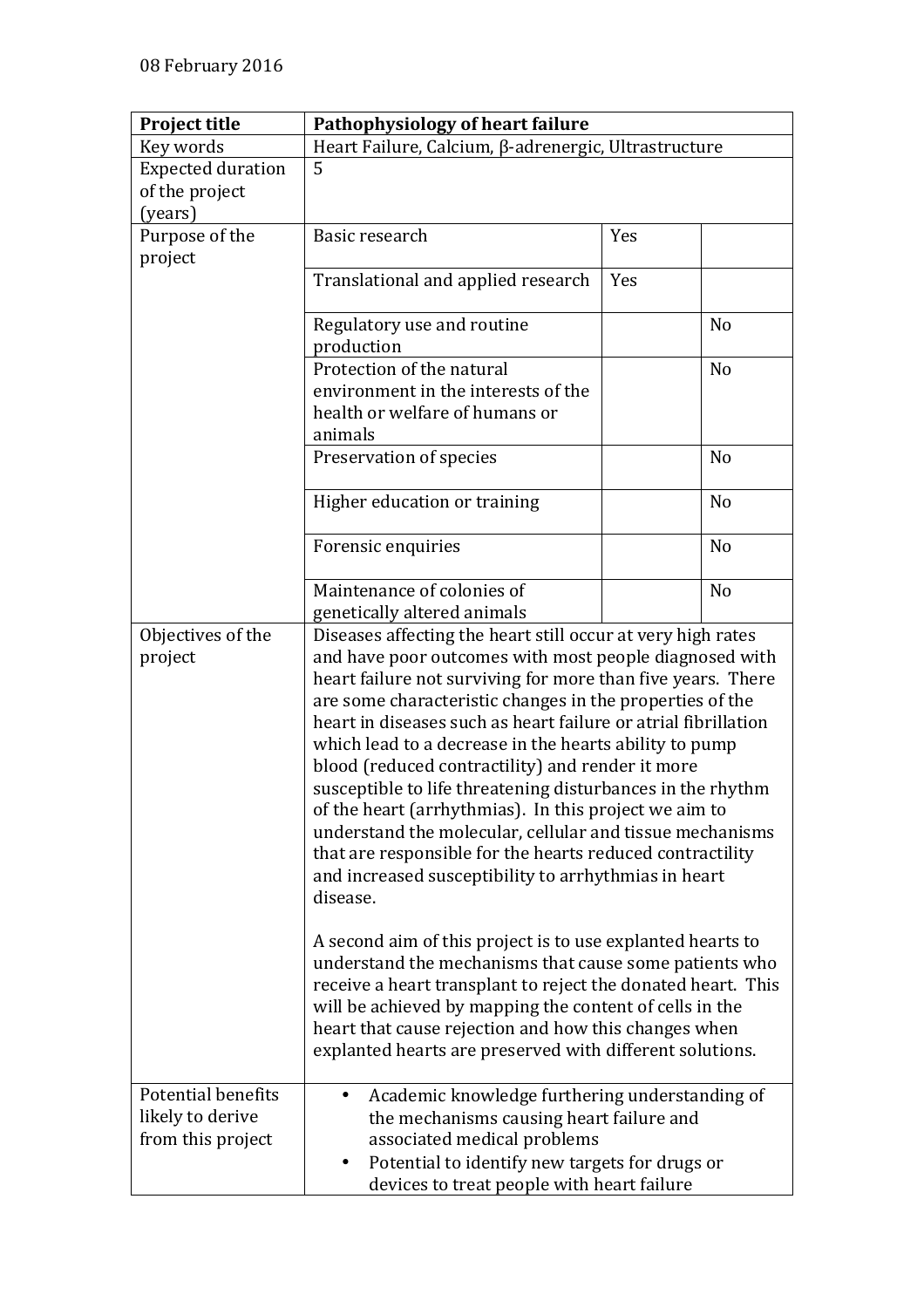|                                                                                                                                          | Understanding the factors that lead to rejection of<br>$\bullet$<br>hearts used for transplantation could modify<br>clinical practice and reduce the need for<br>immunosuppressant drugs in transplant recipients                                                                                                                                                                                                                                                                                                                                                                                                                                                                                                                                          |  |
|------------------------------------------------------------------------------------------------------------------------------------------|------------------------------------------------------------------------------------------------------------------------------------------------------------------------------------------------------------------------------------------------------------------------------------------------------------------------------------------------------------------------------------------------------------------------------------------------------------------------------------------------------------------------------------------------------------------------------------------------------------------------------------------------------------------------------------------------------------------------------------------------------------|--|
| Species and<br>approximate<br>numbers of<br>animals expected<br>to be used, and<br>anticipated period<br>of time                         | Sheep, approximately 800 over 5 years                                                                                                                                                                                                                                                                                                                                                                                                                                                                                                                                                                                                                                                                                                                      |  |
| <b>Expected adverse</b><br>effects and the<br>likely/expected<br>level of severity.<br>What will happen<br>to the animals at<br>the end. | The severity level of the protocols undertaken is expected<br>to be one of either unclassified (performed under terminal<br>anaesthesia), mild or moderate. The majority of animals<br>will however undergo moderate procedures with the<br>expected adverse effect to mainly be the development of<br>heart failure. Animals will be closely monitored for the<br>onset of the signs of heart failure and once these become<br>evident they will be humanely killed and tissues harvested<br>for in vitro experiments.                                                                                                                                                                                                                                    |  |
| <b>Application of the</b><br>3 Rs                                                                                                        |                                                                                                                                                                                                                                                                                                                                                                                                                                                                                                                                                                                                                                                                                                                                                            |  |
| 1. Replacement<br>Why do animals<br>need to be used.<br>and why non-<br>animal alternatives<br>cannot be used.                           | The muscle cells within the heart are terminally<br>$\bullet$<br>differentiated and are not amenable to long term<br>cell culture<br>Diseases such as heart failure are systemic and can<br>٠<br>not be fully reproduced using tissue<br>culture<br>approaches<br>Computer models are not 'clever' enough to predict<br>the outcomes of the systemic influences occurring<br>in conditions such as heart failure on the function of<br>the heart<br>Diseased<br>human<br>heart tissue<br>is<br>of<br>limited<br>availability and also suffers from being derived<br>from highly variable disease causes and subject to<br>multiple, again varying, treatment strategies.<br>Healthy human heart tissue is even less available<br>٠<br>than diseased tissue |  |
| 2. Reduction<br>How the use of<br>minimum numbers<br>of animals will be<br>assured                                                       | Tissues derived from each animal are used across<br>٠<br>multiple projects thus reducing numbers required<br>Experimental design is key to performing this<br>programme of work<br>Where it is possible we will use non animal<br>alternatives such as cell lines or computer models                                                                                                                                                                                                                                                                                                                                                                                                                                                                       |  |